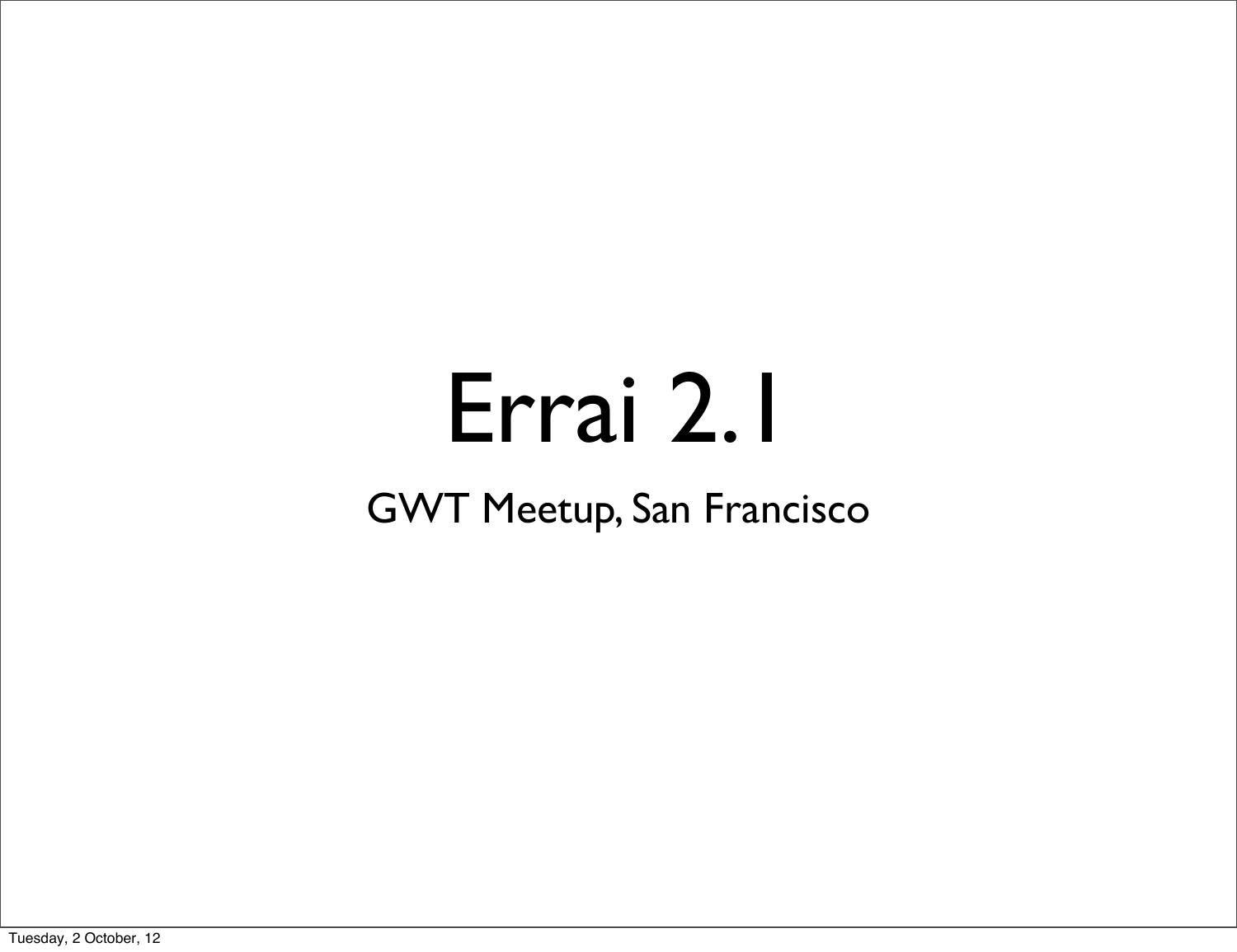#### **A little bit about the project**

- Designed first as a GWT client library, and then ported to the server.
- Focused on the idea of a distributed application.
- Elimination of boilerplate a major priority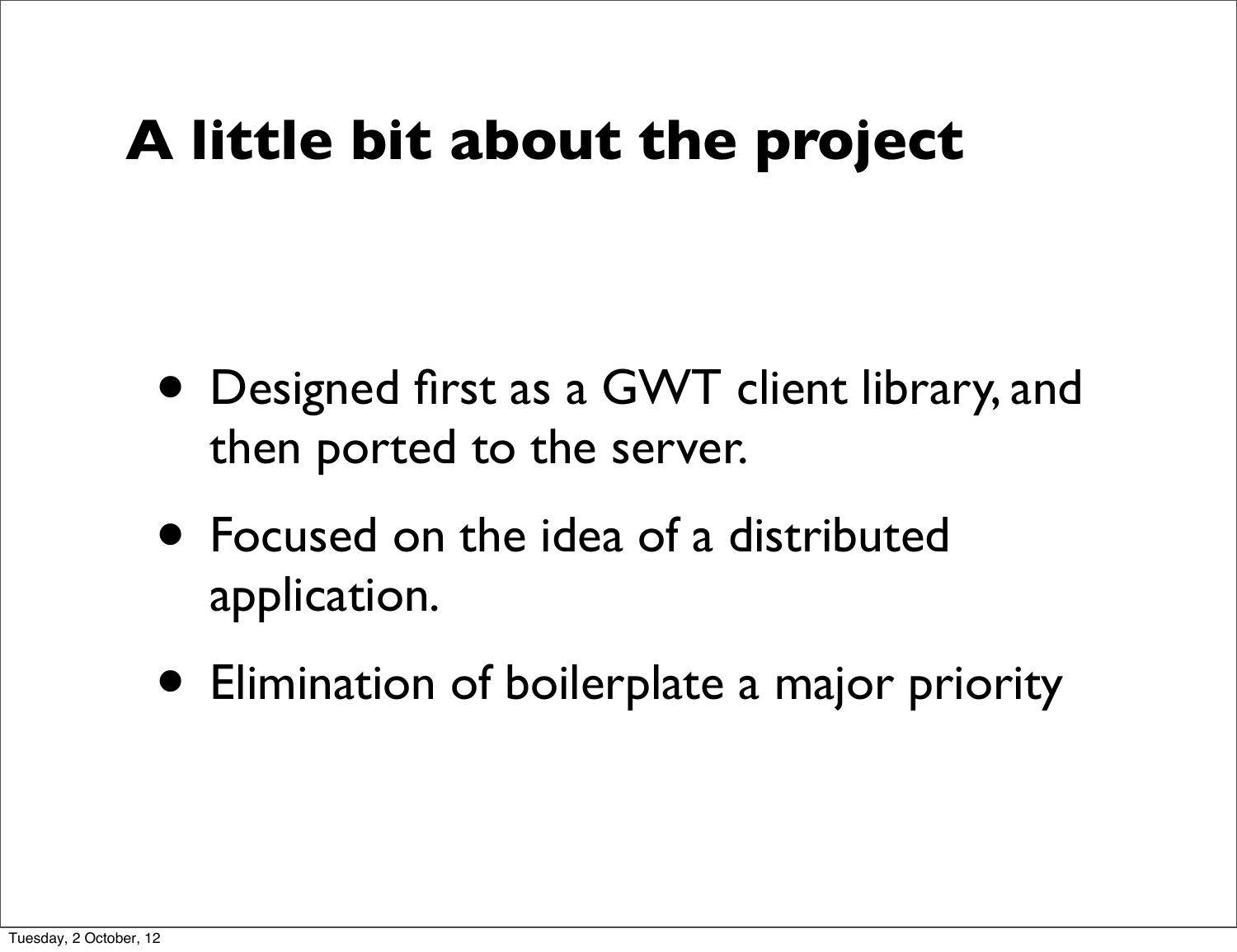#### **A little bit about the project**

- Performance is not the number one concern. But...
- Aimed at the enterprise (desktop and mobile)
- As metadata-driven as possible.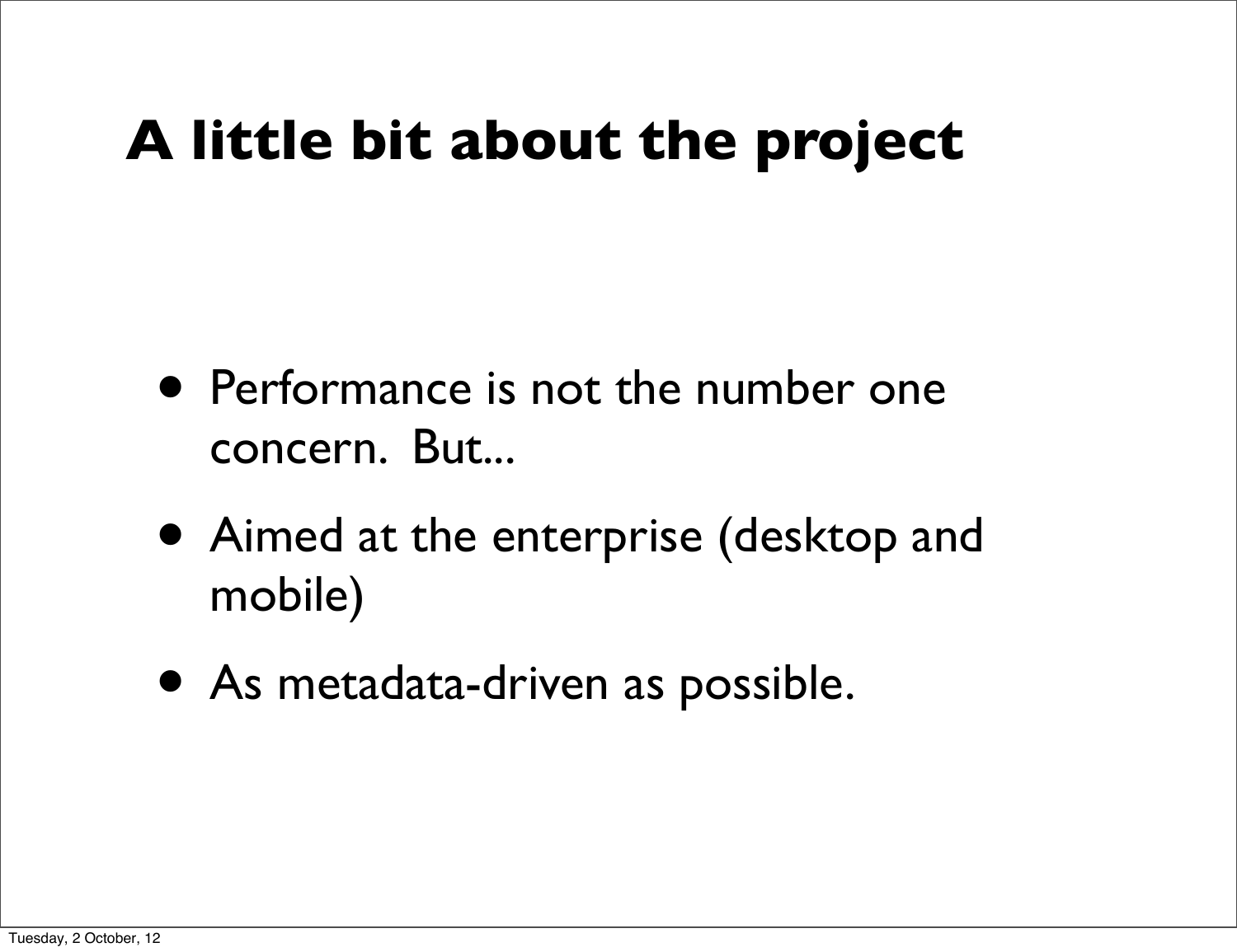### **History**

- Errai started originally as a pure research project to investigate applications for GWT in 2008. It was not called "Errai", then.
- The Message Bus framework was the first component ever developed.
- A Widget Framework came second, but has since been dropped.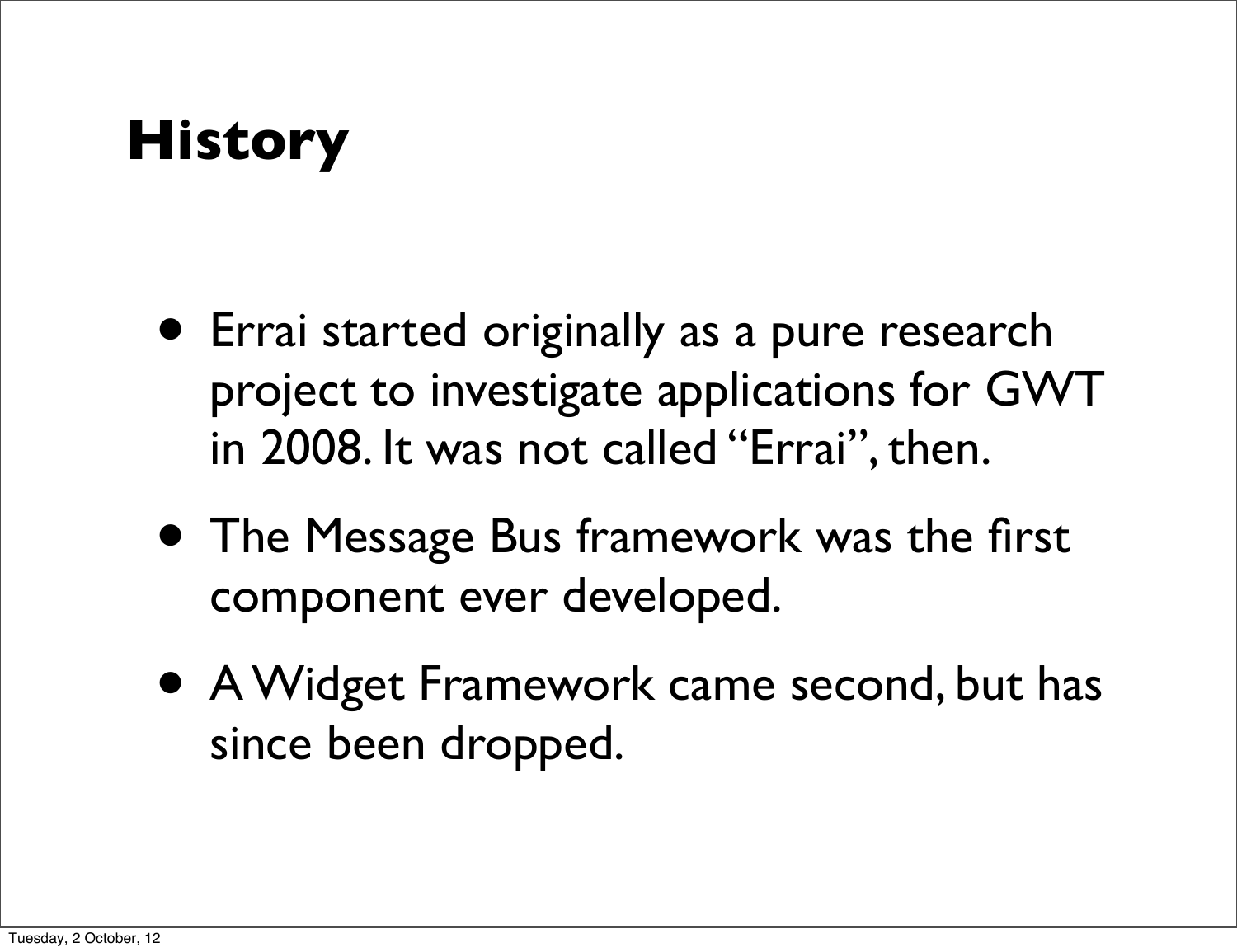### **History**

- The third component developed was CDI events. Up until now, Gin had been used as the DI framework.
- A new DI framework was developed to support the CDI specification in the browser, which became known as Errai IOC.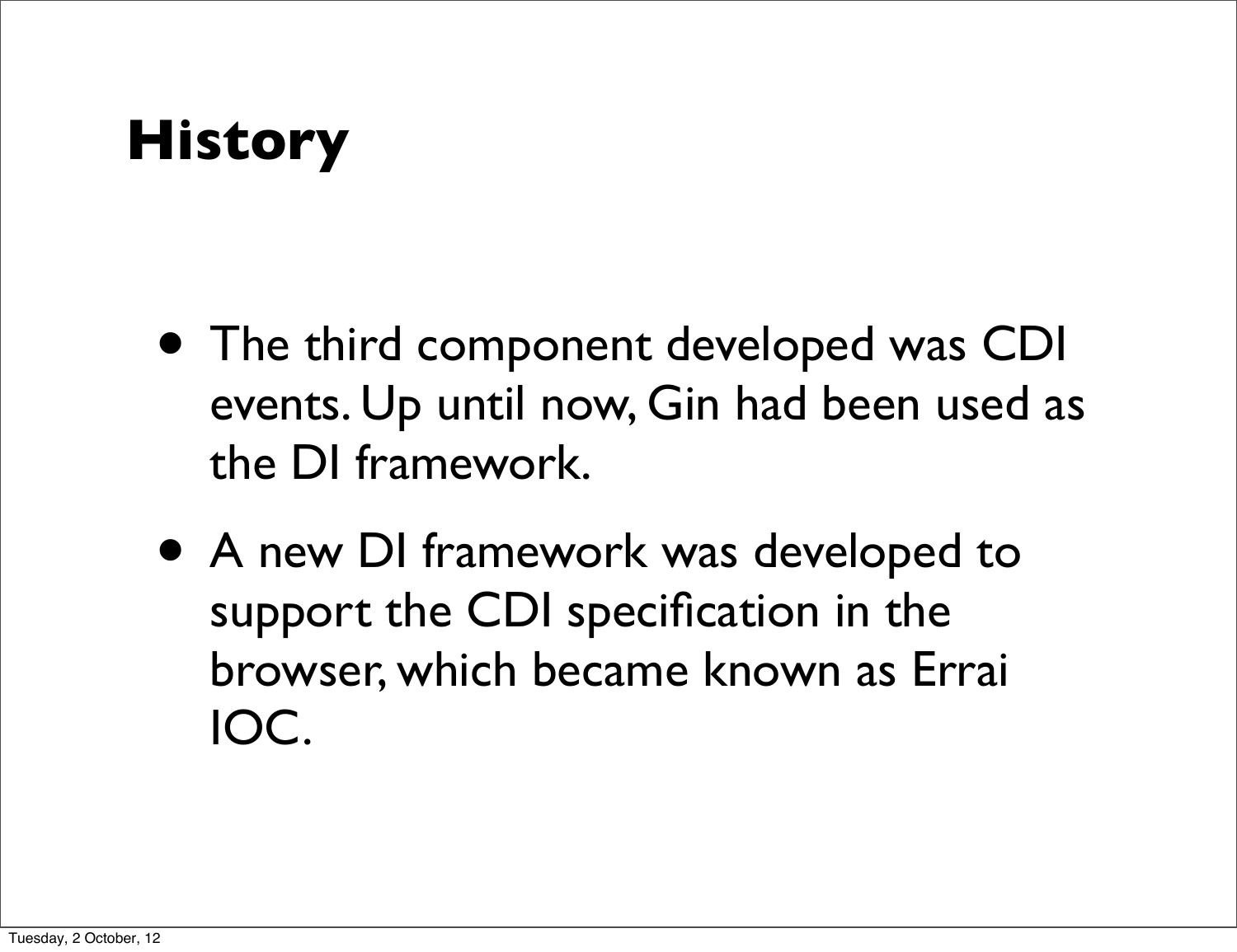#### **History**

- Code generation framework created.
- A new marshalling framework was developed to provide a common marshalling system for ErraiBus across all application-tiers.
- ErraiBus predated Socket.IO in having a transparent channel over COMET and WebSockets.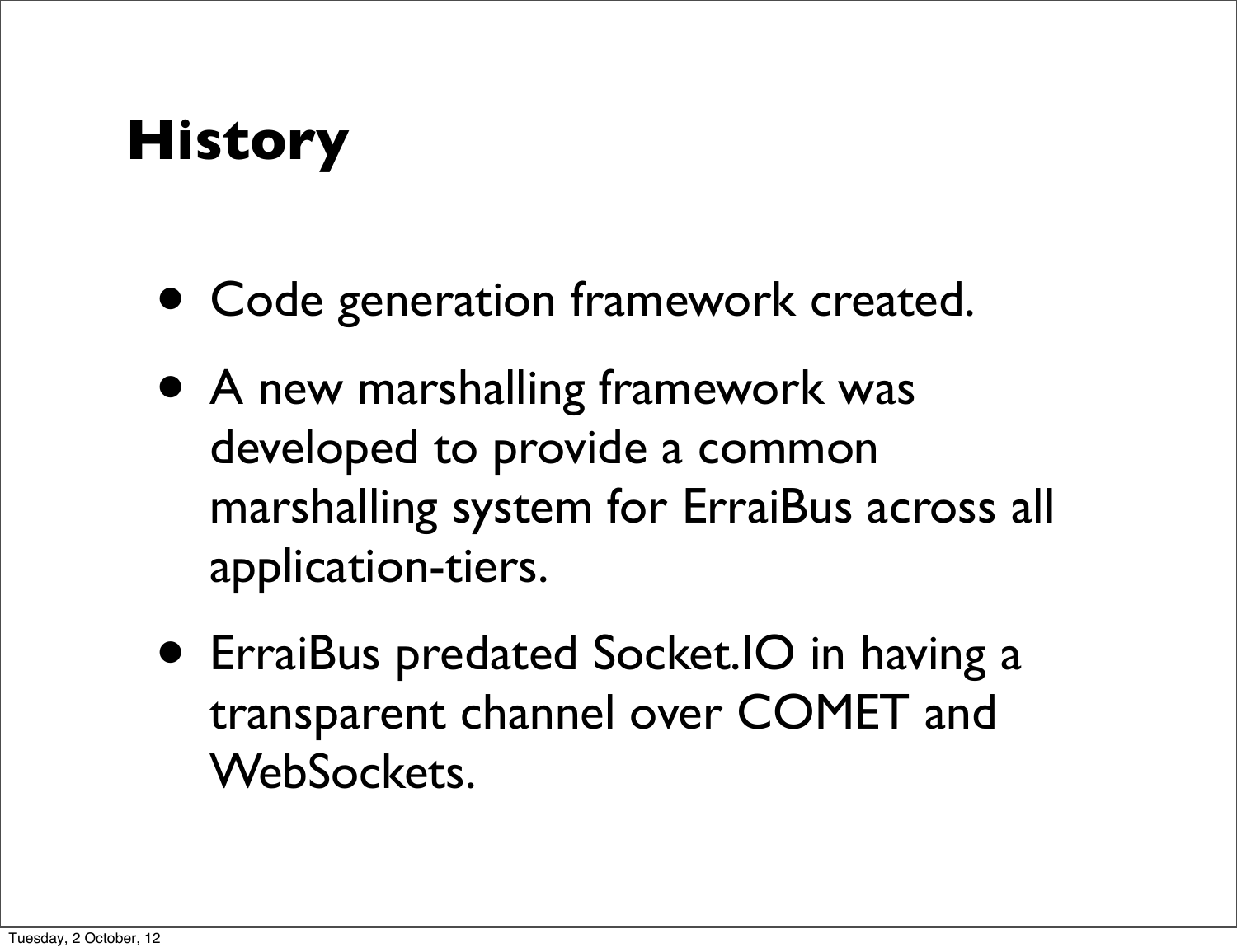#### **New in 2.1**

- Client-side JPA.
	- *• A large subset of the JPA specification implemented with HTML5 Offline Storage as the backing store.*
- Databinding
	- *• A new framework for providing entity-towidget bindings transparently.*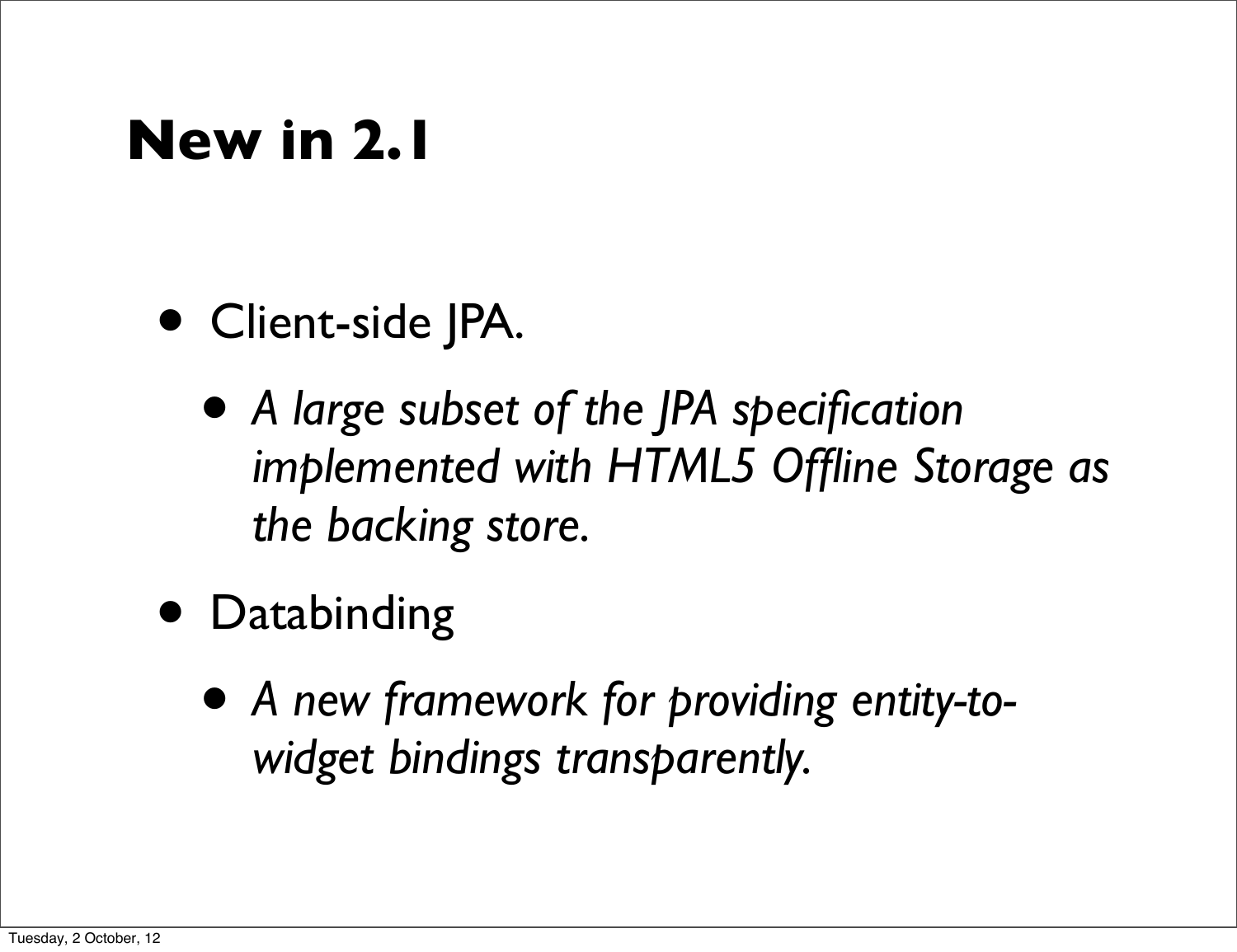#### **New in 2.1**

- CDI / JSR-299
	- *• Substantially larger cross-section of the specification supported.*
- Errai UI
	- Our take on templating. Uses pure HTML5 templates which are parsed at runtime.